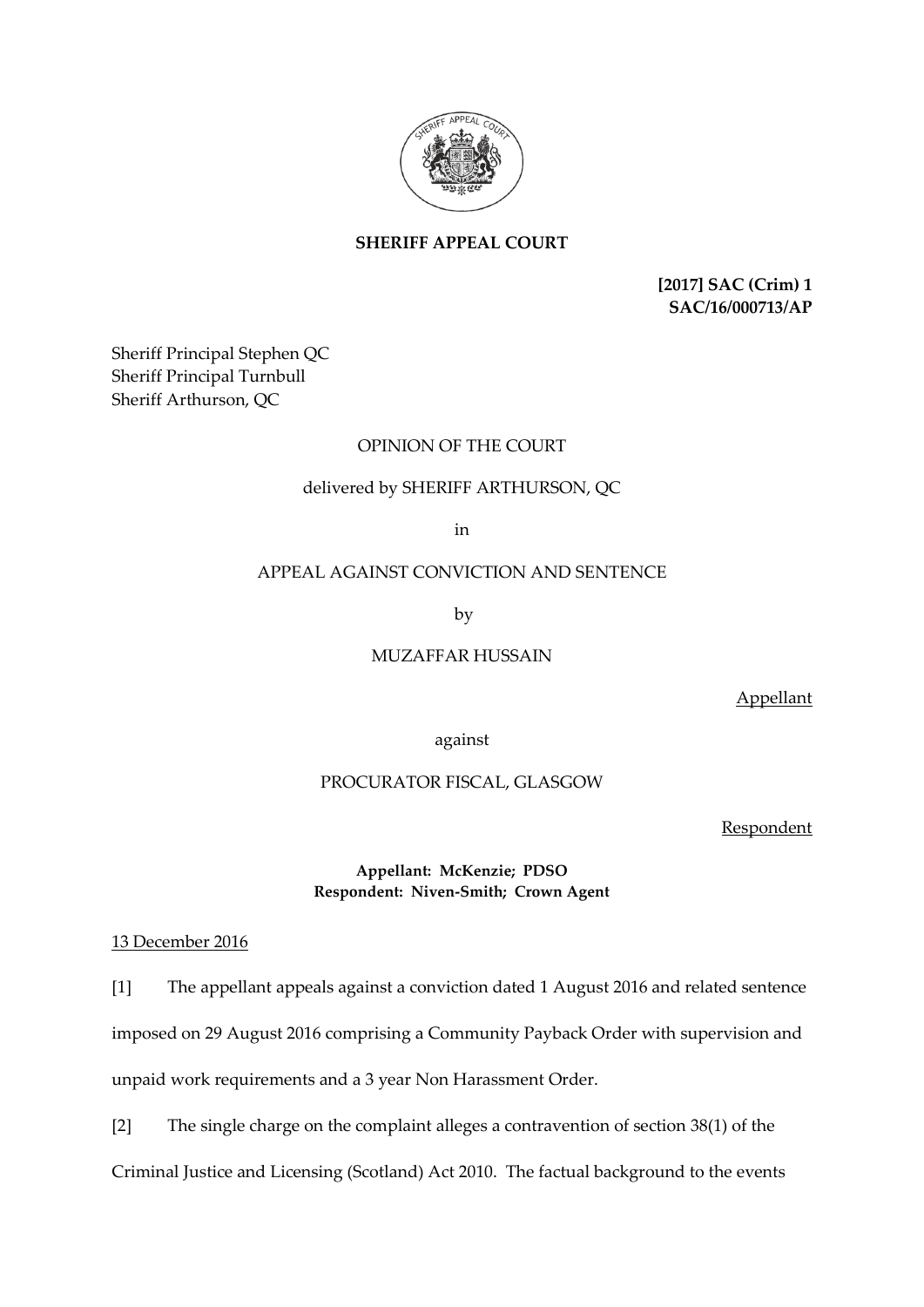alleged on 1 April 2016 are set out in the sheriff's findings numbered 3 to 6; the conduct of the appellant at findings 7 to 9; and the response of the complainer at findings 11 and 12. Absent questions for the court being set out in the Stated Case, Ms McKenzie invited us to answer the following question: whether the evidence at trial was sufficient to entitle the sheriff to convict the appellant of the charge?

[3] On close reading of the sheriff's detailed account of the evidence, it becomes clear that the complainer, although she assumed that the appellant was likely to be present with his mother, did not actually know of his presence at the locus until the police arrived (para 6 of the stated case). Thereafter, on the complainer's evidence, the buzzer continued to be pressed, albeit on her account as narrated by the sheriff it was the appellant's mother who was doing this. Accordingly, it is only in retrospect that the complainer actually knew with certainty that the appellant was present at the door with his mother. No conduct or words were attributed by the complainer to the appellant and her reaction was based on her assumption until the police arrived that he must have been present with his mother. There is however an additional component to the evidence available to the sheriff which comprises the evidence from the police witness who observed both the appellant and his mother at the door pressing the buzzer and talking through the intercom. This of course occurred after the appellant and his mother were refused entry: finding in fact 8.

[4] In our view context is critical in assessing the standpoint of the reasonable person referred to in section 38(1) of the 2010 Act: see *Paterson* v *Harvie* 2015 JC 118. The problem which we have described above concerning the lack of actual knowledge on the part of the complainer about the presence of the appellant at the locus and accordingly the source of her fear and alarm prior to the arrival of the police is a slightly different point but one which in our view nevertheless can and should be read in the context of the fuller family

2